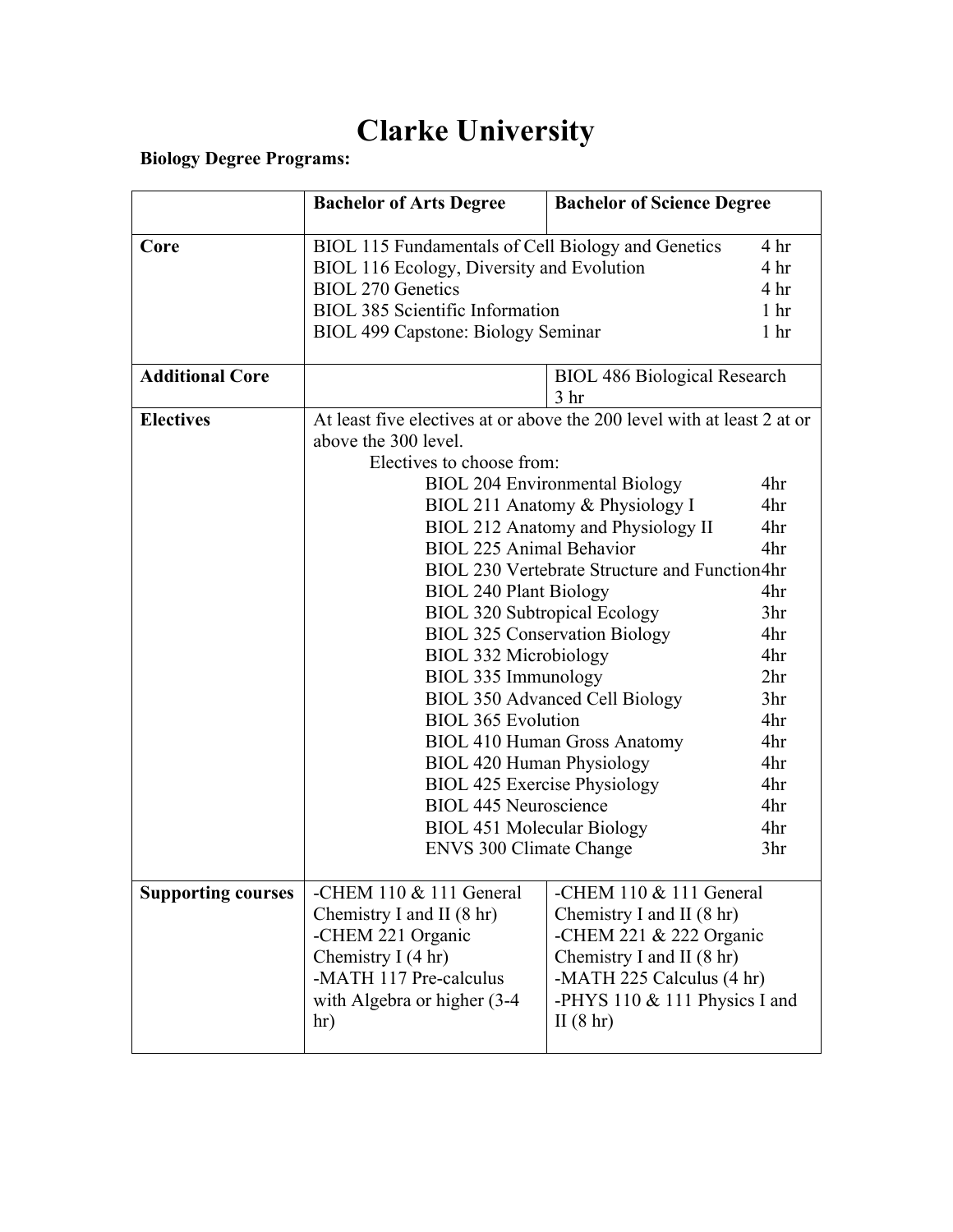

## **CURRICULUM GUIDE FOR BIOLOGY BA DEGREE**

*(This is an example and not all Compass courses are listed or noted.)*

### **MOST BIOLOGY COURSES HAVE A LAB THAT MUST BE TAKEN AT THE SAME TIME AS THE LECTURE PORTION OF THE CLASS.**

### **YEAR 1**

| <b>FALL</b>     | <b>COURSE TITLE</b>                       | <b>CREDITS</b> |
|-----------------|-------------------------------------------|----------------|
| <b>BIOL 115</b> | Fundamentals of Cell Biology and Genetics |                |
| CHEM 110        | General Chemistry I                       |                |
| <b>MATH 117</b> | Precalculus with Algebra*                 |                |

| <b>SPRING</b>   | <b>COURSE TITLE</b>              | <b>CREDITS</b> |
|-----------------|----------------------------------|----------------|
| <b>BIOL 116</b> | Ecology, Evolution and Diversity |                |
| <b>CHEM 111</b> | <b>General Chemistry II</b>      |                |

### **YEAR 2**

| <b>FALL</b>     | <b>COURSE TITLE</b> | <b>CREDITS</b> |
|-----------------|---------------------|----------------|
| <b>CHEM 221</b> | Organic Chemistry I |                |
|                 | Biology Elective**  |                |

| <b>SPRING</b>   | <b>COURSE TITLE</b> | <b>CREDITS</b> |
|-----------------|---------------------|----------------|
| <b>BIOL 270</b> | Genetics            |                |

## **YEAR 3**

| <b>FALL</b>     | <b>COURSE TITLE</b>    | <b>CREDITS</b> |
|-----------------|------------------------|----------------|
| <b>BIOL 385</b> | Scientific Information |                |
|                 | Biology Elective**     |                |

| <b>SPRING</b> | <b>COURSE TITLE</b> | <b>CREDITS</b> |
|---------------|---------------------|----------------|
|               | Biology Elective**  |                |

### **YEAR 4**

| FALL            | <b>COURSE TITLE</b>          | <b>CREDITS</b> |
|-----------------|------------------------------|----------------|
| <b>BIOL 499</b> | Capstone: Biology Seminar*** |                |
|                 | Biology Elective**           |                |

| <b>SPRING</b> | <b>COURSE TITLE</b> | <b>CREDITS</b> |
|---------------|---------------------|----------------|
|               | Biology Elective**  |                |

*\*May complete Math 117 anytime during the 1st and 2nd year.*

*\*\*Biology elective schedule is open, none, one, or more than one may be taken a semester. Many students take Biol 211 and 212 (Human Anatomy and Physiology I and II) sophomore year. Five electives must be taken with two of these electives at or above the 300 level.*

*\*\*\*Capstone may be taken spring of junior or senior year.*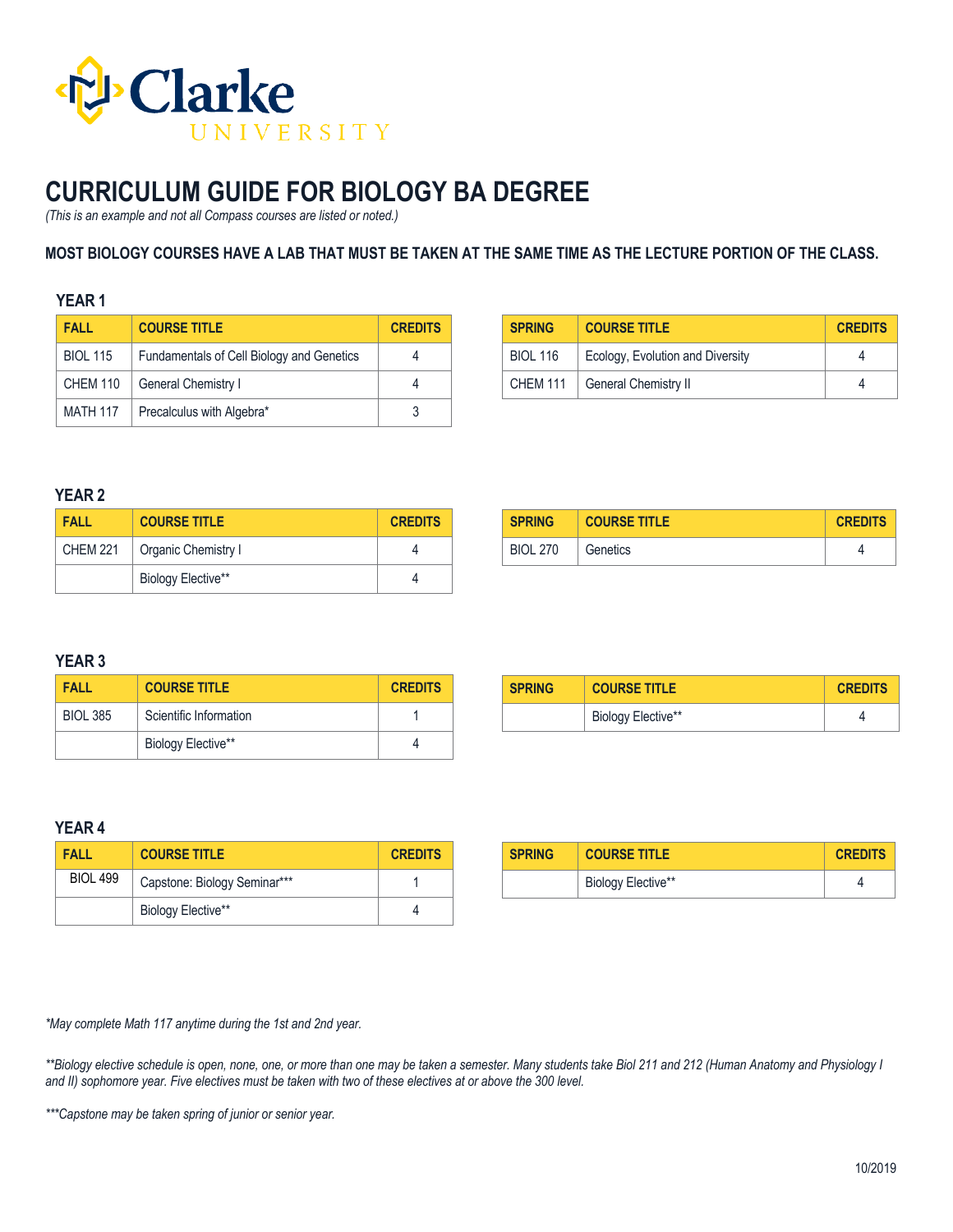

# **CURRICULUM GUIDE FOR BIOLOGY BS DEGREE**

*(This is an example and not all Compass courses are listed or noted)*

### **MOST BIOLOGY COURSES HAVE A LAB THAT MUST BE TAKEN AT THE SAME TIME AS THE LECTURE PORTION OF THE CLASS.**

### **YEAR 1**

| <b>FALL</b>     | <b>COURSE TITLE</b>                       | <b>CREDITS</b> |
|-----------------|-------------------------------------------|----------------|
| <b>BIOL 115</b> | Fundamentals of Cell Biology and Genetics |                |
| <b>CHEM 110</b> | General Chemistry I                       | 4              |
| <b>MATH 225</b> | Calculus*                                 |                |

| <b>SPRING</b>   | <b>COURSE TITLE</b>              | <b>CREDITS</b> |
|-----------------|----------------------------------|----------------|
| <b>BIOL 116</b> | Ecology, Evolution and Diversity |                |
| <b>CHEM 111</b> | General Chemistry II             |                |

### **YEAR 2**

| <b>FALL</b> | <b>COURSE TITLE</b> | <b>CREDITS</b> |
|-------------|---------------------|----------------|
| CHEM 221    | Organic Chemistry I |                |
|             | Biology Elective**  |                |

| <b>SPRING</b>   | <b>COURSE TITLE</b>  | <b>CREDITS</b> |
|-----------------|----------------------|----------------|
| <b>BIOL 270</b> | Genetics             |                |
| <b>CHEM 222</b> | Organic Chemistry II |                |

## **YEAR 3**

| FALL            | <b>COURSE TITLE</b>    | <b>CREDITS</b> |
|-----------------|------------------------|----------------|
| <b>BIOL 385</b> | Scientific Information |                |
| <b>PHYS 110</b> | Elements of Physics I  |                |
|                 | Biology Elective**     |                |

| <b>SPRING</b>   | <b>COURSE TITLE</b>           | <b>CREDITS</b> |
|-----------------|-------------------------------|----------------|
| <b>BIOL 486</b> | <b>Biological Research</b>    |                |
| <b>PHYS 111</b> | <b>Elements of Physics II</b> | 4              |
|                 | Biology Elective**            | Δ              |

### **YEAR 4**

| FALL            | <b>COURSE TITLE</b>          | <b>CREDITS</b> |
|-----------------|------------------------------|----------------|
| <b>BIOL 499</b> | Capstone: Biology Seminar*** |                |
|                 | Biology Elective**           |                |

| <b>SPRING</b> | <b>COURSE TITLE</b> | <b>CREDITS</b> |
|---------------|---------------------|----------------|
|               | Biology Elective**  |                |

*\*May complete Math 225 later.*

*\*\*Biol elective schedule is open: none, one, or more than one maybe taken a semester. Many students take Biol 211 and 212 (Human Anatomy and Physiology I and II) their sophomore year. Five electives must be taken with two of these electives at or above the 300 level.*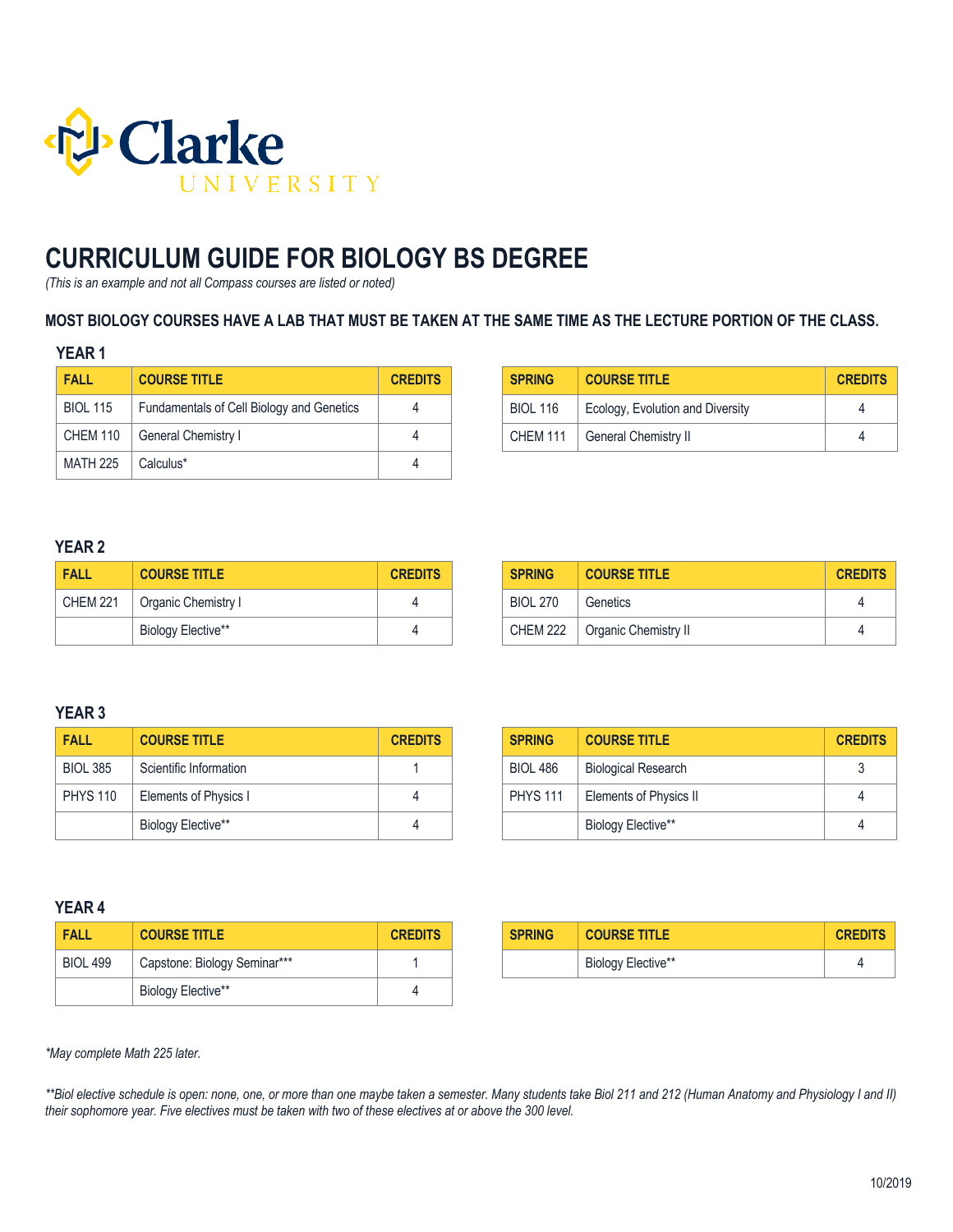

# **CURRICULUM GUIDE FOR BIOLOGY BA DEGREE PRE-PT**

*(This is an example and not all Compass courses are listed or noted)*

### **MOST BIOLOGY COURSES HAVE A LAB THAT MUST BE TAKEN AT THE SAME TIME AS THE LECTURE PORTION OF THE CLASS.**

## **YEAR 1**

| <b>FALL</b>     | <b>COURSE TITLE</b>                       | <b>CREDITS</b> |
|-----------------|-------------------------------------------|----------------|
| <b>BIOL 115</b> | Fundamentals of Cell Biology and Genetics | 4              |
| CHEM 110        | General Chemistry I                       |                |
| <b>MATH 117</b> | Precalculus with Algebra*                 |                |

| <b>SPRING</b>   | <b>COURSE TITLE</b>              | <b>CREDITS</b> |
|-----------------|----------------------------------|----------------|
| <b>BIOL 116</b> | Ecology, Evolution and Diversity |                |
| <b>CHEM 111</b> | General Chemistry II             |                |

## **YEAR 2**

| <b>FALL</b>     | <b>COURSE TITLE</b>            | <b>CREDITS</b> |
|-----------------|--------------------------------|----------------|
| <b>BIOL 211</b> | Human Anatomy and Physiology I |                |
| <b>CHEM 221</b> | Organic Chemistry I            |                |

| <b>SPRING</b>   | <b>COURSE TITLE</b>             | <b>CREDITS</b> |
|-----------------|---------------------------------|----------------|
| <b>BIOL 212</b> | Human Anatomy and Physiology II |                |
| <b>BIOL 270</b> | Genetics                        |                |

## **YEAR 3**

| <b>FALL</b>     | <b>COURSE TITLE</b>    | <b>CREDITS</b> |
|-----------------|------------------------|----------------|
| <b>BIOL 385</b> | Scientific Information |                |
| <b>BIOL 420</b> | Human Physiology       |                |
| <b>PHYS 110</b> | Elements of Physics I  |                |

| <b>SPRING</b>   | <b>COURSE TITLE</b>        | <b>CREDITS</b> |
|-----------------|----------------------------|----------------|
| <b>BIOL 425</b> | <b>Exercise Physiology</b> |                |
| <b>BIOL 499</b> | Capstone: Biology Seminar  |                |
| <b>PHYS 111</b> | Elements of Physics II     |                |

### **YEAR 4**

| <b>FALL</b>     | <b>COURSE TITLE</b> | <b>CREDITS</b> |
|-----------------|---------------------|----------------|
| <b>BIOL 410</b> | Human Gross Anatomy |                |

| <b>SPRING</b>   | <b>COURSE TITLE</b> | <b>CREDITS</b> |
|-----------------|---------------------|----------------|
| <b>BIOL 445</b> | Neuroscience        |                |

*\*May complete Math 117 anytime during the 1st and 2nd year.*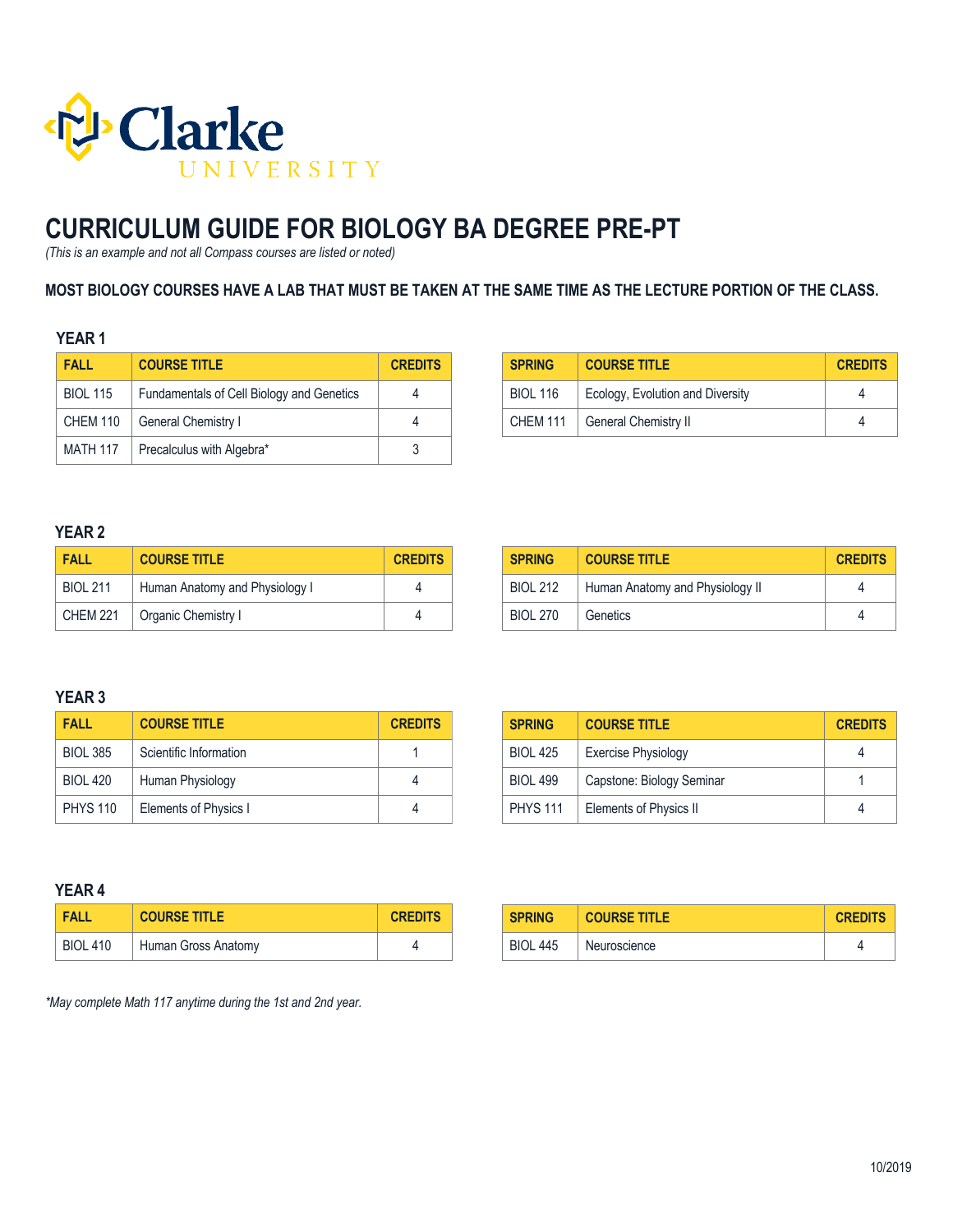

# **CURRICULUM GUIDE FOR BIOLOGY BS DEGREE PRE-PT**

*(This is an example and not all Compass courses are listed or noted)*

### **MOST BIOLOGY COURSES HAVE A LAB THAT MUST BE TAKEN AT THE SAME TIME AS THE LECTURE PORTION OF THE CLASS.**

### **YEAR 1**

| <b>FALL</b>     | <b>COURSE TITLE</b>                       | <b>CREDITS</b> |
|-----------------|-------------------------------------------|----------------|
| <b>BIOL 115</b> | Fundamentals of Cell Biology and Genetics |                |
| CHEM 110        | General Chemistry I                       |                |
| <b>MATH 225</b> | Calculus*                                 |                |

| <b>SPRING</b>   | <b>COURSE TITLE</b>              | <b>CREDITS</b> |
|-----------------|----------------------------------|----------------|
| <b>BIOL 116</b> | Ecology, Evolution and Diversity |                |
| <b>CHEM 111</b> | <b>General Chemistry II</b>      |                |

## **YEAR 2**

| <b>FALL</b>     | <b>COURSE TITLE</b>            | <b>CREDITS</b> |
|-----------------|--------------------------------|----------------|
| <b>BIOL 211</b> | Human Anatomy and Physiology I |                |
| <b>CHEM 221</b> | Organic Chemistry I            |                |

| <b>SPRING</b>   | <b>COURSE TITLE</b>             | <b>CREDITS</b> |
|-----------------|---------------------------------|----------------|
| <b>BIOL 212</b> | Human Anatomy and Physiology II |                |
| <b>BIOL 270</b> | Genetics                        | 4              |
| <b>CHEM 222</b> | Organic Chemistry II            |                |

### **YEAR 3**

| <b>FALL</b>     | <b>COURSE TITLE</b>    | <b>CREDITS</b> |
|-----------------|------------------------|----------------|
| <b>BIOL 385</b> | Scientific Information |                |
| <b>BIOL 420</b> | Human Physiology       |                |
| <b>PHYS 110</b> | Elements of Physics I  |                |

| <b>SPRING</b>   | <b>COURSE TITLE</b>        | <b>CREDITS</b> |
|-----------------|----------------------------|----------------|
| <b>BIOL 425</b> | <b>Exercise Physiology</b> |                |
| <b>BIOL 486</b> | <b>Biological Research</b> |                |
| <b>PHYS 111</b> | Elements of Physics II     | 4              |

### **YEAR 4**

| <b>FALL</b>     | <b>COURSE TITLE</b>       | <b>CREDITS</b> |
|-----------------|---------------------------|----------------|
| <b>BIOL 410</b> | Human Gross Anatomy       |                |
| <b>BIOL 499</b> | Capstone: Biology Seminar |                |

| <b>SPRING</b>   | <b>COURSE TITLE</b> | <b>CREDITS</b> |
|-----------------|---------------------|----------------|
| <b>BIOL 445</b> | Neuroscience        |                |

*\*May complete Math 225 later.*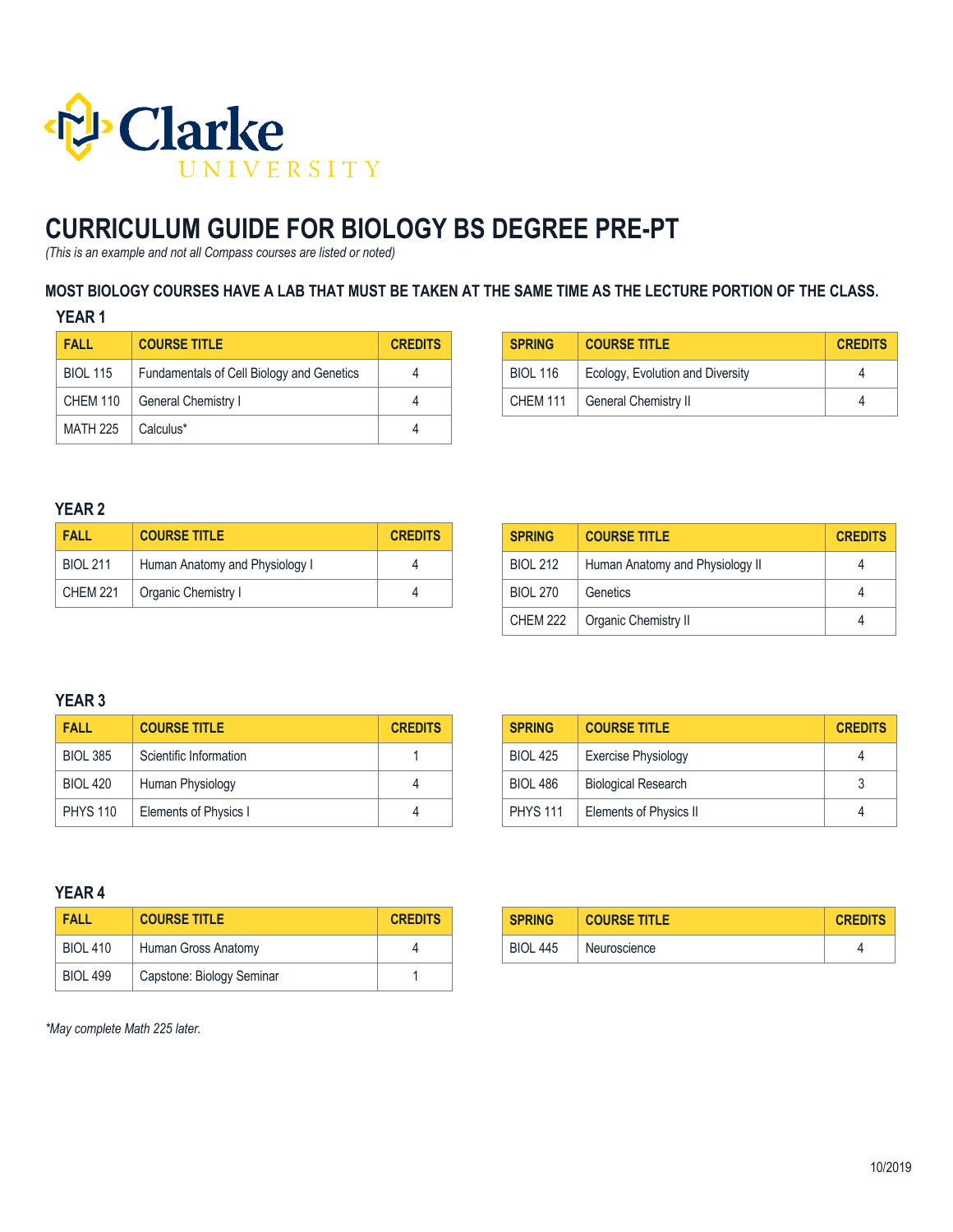

# **CURRICULUM GUIDE FOR BIOLOGY BA DEGREE PRE-PT**

*(This is an example and not all Compass courses are listed or noted)*

### **FRESHMAN YEAR**

| <b>FALL</b>     | <b>COURSE TITLE</b>                                | <b>CREDITS</b> |
|-----------------|----------------------------------------------------|----------------|
| PT 101          | Intro to Physical Therapy                          | 2              |
| <b>CMPS 101</b> | Compass Navigator                                  |                |
| <b>CMPS 110</b> | Compass Seminar I                                  | 3              |
| <b>BIOL 115</b> | <b>Fundamentals of Cell Biology &amp; Genetics</b> | 4              |
| <b>CHEM 110</b> | General Chemistry I*                               | 4              |
| <b>MATH 117</b> | Precalculus with Algebra*                          | 3              |
| <b>TOTAL</b>    |                                                    | 17             |

| <b>SPRING</b>   | <b>COURSE TITLE</b>              | <b>CREDITS</b> |
|-----------------|----------------------------------|----------------|
| <b>CMPS 111</b> | Compass Seminar II               | 3              |
| <b>BIOL 116</b> | Ecology, Evolution and Diversity |                |
| <b>CHEM 111</b> | General Chemistry II             |                |
|                 | <b>Compass Courses</b>           |                |
|                 | <b>Compass Courses</b>           | 3              |
| <b>TOTAL</b>    |                                  |                |

### **SOPHOMORE YEAR**

| <b>FALL</b>     | <b>COURSE TITLE</b>            | <b>CREDITS</b> |
|-----------------|--------------------------------|----------------|
| <b>BIOL 211</b> | Human Anatomy & Physiology I** |                |
| <b>CHEM 221</b> | Organic Chemistry I            |                |
|                 | <b>Compass Courses</b>         | 9              |
| TOTAL           |                                |                |

### **JUNIOR YEAR**

| <b>FALL</b>     | <b>COURSE TITLE</b>    | <b>CREDITS</b> |
|-----------------|------------------------|----------------|
| <b>BIOL 385</b> | Scientific Information |                |
| <b>BIOL 420</b> | Human Physiology**     |                |
| <b>PHYS 110</b> | Elements of Physics I* |                |
|                 | Compass Course         | 6              |
| TOTAL           |                        | 15             |

| <b>COURSE</b>   | <b>PRE-REQUISITES*</b>                                                                                                                   |
|-----------------|------------------------------------------------------------------------------------------------------------------------------------------|
| <b>CHEM 110</b> | General Chemistry I (ACT Math sub score of 22 or higher or<br>successful completion of MATH 090 (Intermediate Algebra)<br>or equivalent) |
| <b>MATH 117</b> | Precalculus with Algebra (Three years of high school<br>mathematics or equivalent and ACT Math sub score of 23<br>or higher)             |
| <b>PHYS 110</b> | Elements of Physics I (MATH 117 (Precalculus with<br>Algebra) or equivalent or consent)                                                  |

| <b>SPRING</b>   | <b>COURSE TITLE</b>             | <b>CREDITS</b> |
|-----------------|---------------------------------|----------------|
| <b>BIOL 270</b> | Genetics                        |                |
| <b>BIOL 212</b> | Human Anatomy & Physiology II** |                |
|                 | <b>Compass Courses</b>          | 9              |
| TOTAL           |                                 | 17             |

| <b>SPRING</b>   | <b>COURSE TITLE</b>       | <b>CREDITS</b> |
|-----------------|---------------------------|----------------|
| <b>BIOL 499</b> | Capstone: Biology Seminar |                |
| <b>BIOL 425</b> | Exercise Physiology**     |                |
| <b>PHYS 111</b> | Elements of Physics II    |                |
|                 | <b>Compass Courses</b>    | 6              |
| TOTAL           |                           | 15             |

*Apply to DPT Program by November 1st of your Junior Year \*\* Counts as a Biology Major elective.*

| <b>COURSE</b>   | <b>REQUIRED SUPPORTING COURSES</b> |
|-----------------|------------------------------------|
| <b>PSYC 111</b> | Introductory Psychology            |
| <b>PSYC</b>     | <b>Psychology Elective</b>         |
| <b>PHIL 225</b> | Applied Ethics: Biomedical         |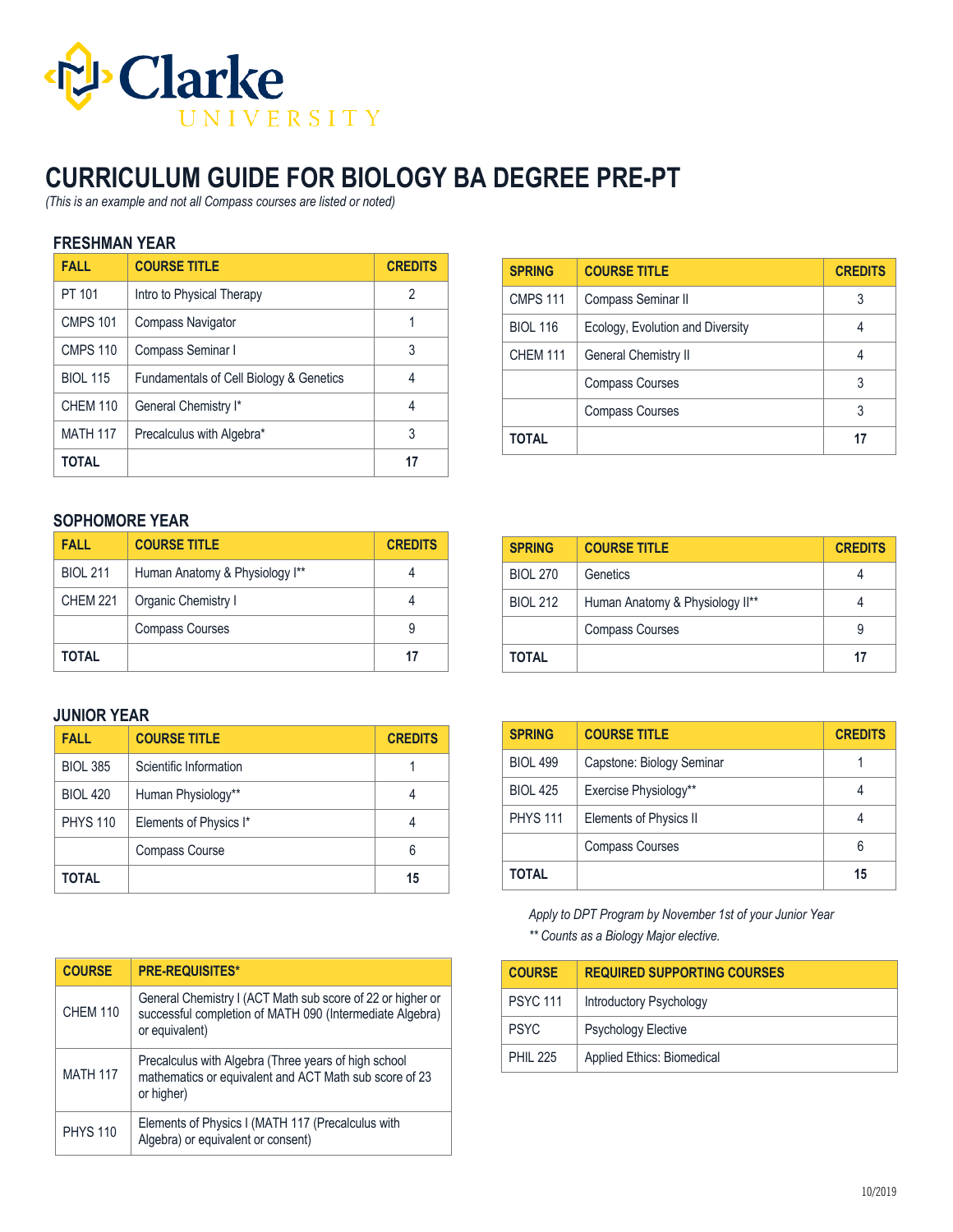### **PHYSICAL THERAPY PREREQUISITES**

#### *Courses:*

- · Biology (4 hours)
- $\cdot$  Human A&P I + II (8 hours)
- · General Chemistry I + II (8hours)
- · Elements of Physics I + II (8hours)
- · Psychology (6 hours)
- · Ethics Course (3 hours)
- · Math (if required for Physics)

#### *Minimum Requirements (All Candidates):*

- · 3.0 Cumulative GPA
- · 3.0 PrerequisiteGPA
- · 75 hours of PT Observation *(across 3 PTsettings)*
- · Essay
- · Competitive GRE (Graduate Record Exam)
- · 3 Letters of Recommendation

#### *Direct Pathway Admissions Requirements (Clarke Undergraduates Only):*

- 3.3 Cumulative GPA
- · 3.3 Prerequisite Science GPA
- · No more than 2 re-take courses
- · Competitive GRE Score
- 3 "highly recommend" Letters of Recommendation
- · 30 hours of PT Observation *(across 3 PTsettings)*
- · Essay
- · First time PT applicant

## **YEAR 1/ SENIOR YEAR** *- BEGINNING OF THE DOCTOR OF PHYSICAL THERAPY PROGRAM*

| <b>FALL</b>     | <b>COURSE TITLE</b>                          | <b>CREDITS</b> |
|-----------------|----------------------------------------------|----------------|
| <b>BIOL 410</b> | Human Gross Anatomy**                        |                |
| <b>DPT 514</b>  | <b>Functional Anatomy &amp; Biomechanics</b> |                |
| <b>DPT 515</b>  | Issues in Health Care                        |                |
| <b>DPT 518</b>  | <b>Physical Agents</b>                       |                |
| TOTAL           |                                              |                |

*\*\* Counts as a Biology Major elective.*

## **YEAR 2** *Summer - DPT 631 Internship I (Total 8 weeks) - 8 Credits*

| <b>FALL</b>    | <b>COURSE TITLE</b>              | <b>CREDITS</b> |
|----------------|----------------------------------|----------------|
| <b>DPT 612</b> | Pathophysiology                  | 3              |
| <b>DPT 613</b> | Neuromuscular PT I               | 4              |
| <b>DPT 614</b> | Musculoskeletal PT I             | 4              |
| <b>DPT 615</b> | Education & Consulting in PT     | 2              |
| <b>DPT 617</b> | Biostatistics & Research Methods | 3              |
| <b>DPT 619</b> | <b>Clinical Practicum II</b>     |                |
| TOTAL          |                                  | 17             |

*Winterim - DPT 632 Internship II - 4 weeks - 4 credits*

| <b>SPRING</b>   | <b>COURSE TITLE</b>             | <b>CREDITS</b> |
|-----------------|---------------------------------|----------------|
| <b>BIOL 445</b> | Neuroscience**                  |                |
| <b>DPT 524</b>  | <b>Patient Care</b>             | 3              |
| <b>DPT 526</b>  | Intro to PT Exam & Intervention |                |
| <b>DPT 528</b>  | <b>Therapeutic Exercise</b>     | 2              |
| <b>DPT 529</b>  | Clinical Practicum I            |                |
| TOTAL           |                                 | 14             |

| <b>SPRING</b>  | <b>COURSE TITLE</b>      | <b>CREDITS</b> |
|----------------|--------------------------|----------------|
| <b>DPT 620</b> | Integumentary PT         | 1              |
| <b>DPT 621</b> | Pharmacology             | $\mathfrak{p}$ |
| <b>DPT 623</b> | Neuromuscular PT II      | 4              |
| <b>DPT 624</b> | Musculoskeletal PT II    | 4              |
| <b>DPT 625</b> | PT Management I          | 3              |
| <b>DPT 626</b> | Cardiopulmonary PT       | 2              |
| <b>DPT 629</b> | Clinical Practicum III   | 1              |
| <b>DPT 632</b> | Internship II (Winterim) | 4              |
| <b>TOTAL</b>   |                          | 21             |

## **YEAR 3** *Summer - DPT 733 Internship III (Total 8 weeks) 8 - Credits*

| <b>FALL</b>                      | <b>COURSE TITLE</b>                                                          | <b>CREDITS</b> |
|----------------------------------|------------------------------------------------------------------------------|----------------|
| <b>DPT 710</b><br><b>DPT 716</b> | <b>Advanced Specialty Elective OR Pediatric</b><br><b>Specialty Elective</b> | $1 - 2$        |
| <b>DPT 711</b>                   | Orthotics & Prosthetics In PT                                                | 2              |
| <b>DPT 712</b>                   | Primary Care in PT                                                           | 3              |
| <b>DPT 713</b>                   | Neuromuscular PT III                                                         | 4              |
| <b>DPT 714</b>                   | Musculoskeletal PT III                                                       | 4              |
| <b>DPT 715</b>                   | PT Management II                                                             | 3              |
| <b>DPT 717</b>                   | <b>Doctoral Project</b>                                                      | 3              |
| <b>TOTAL</b>                     |                                                                              | $20 - 21$      |

| <b>SPRING</b>  | <b>COURSE TITLE</b>   | <b>CREDITS</b> |
|----------------|-----------------------|----------------|
| <b>DPT 734</b> | Internship IV (8 wks) |                |
| <b>DPT 735</b> | Internship V (8 wks)  | 8              |
| <b>DPT 720</b> | Graduate Seminar      |                |
| TOTAL          |                       | 19             |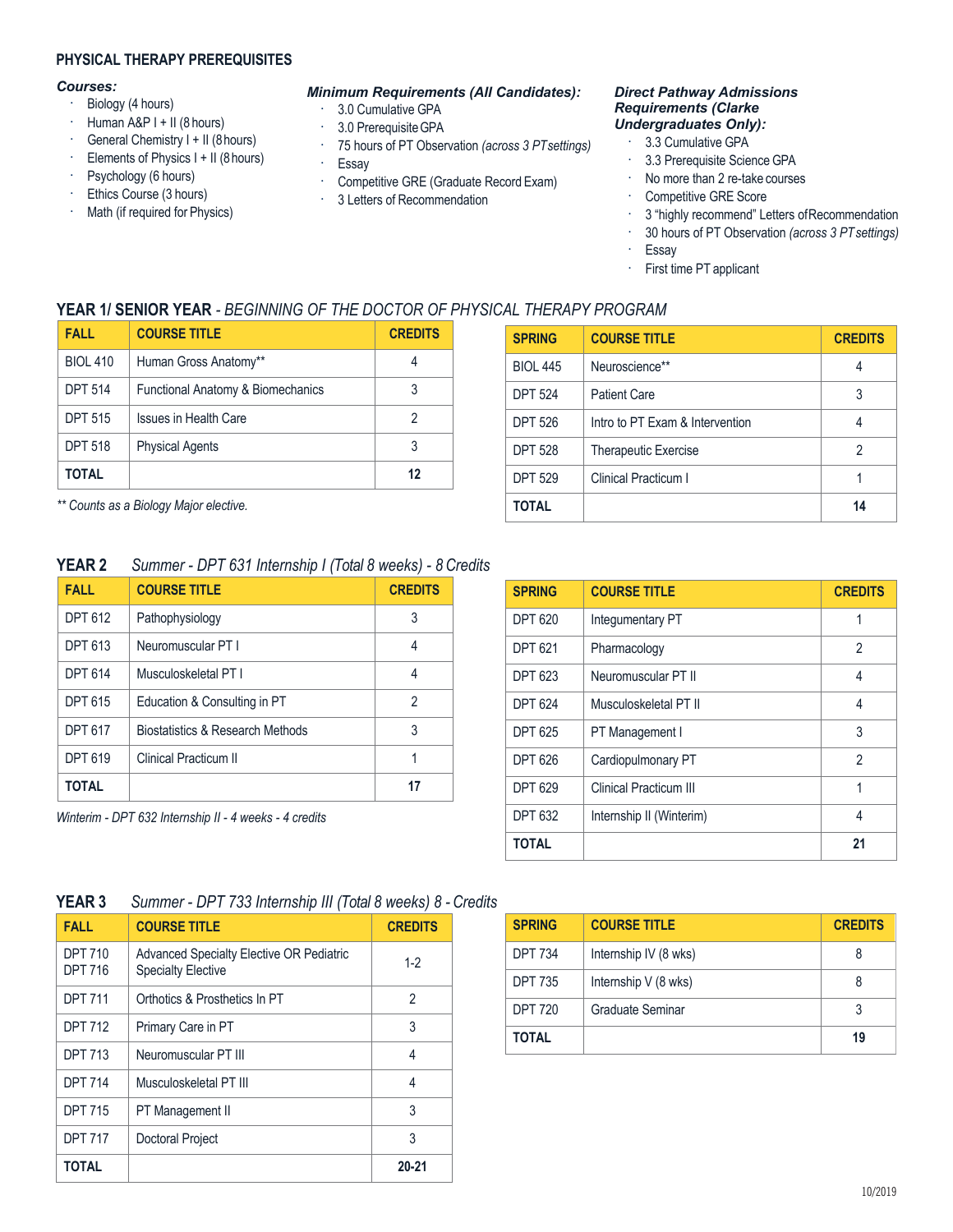

# **CURRICULUM GUIDE FOR BIOLOGY BS DEGREE PRE-PT**

*(This is an example and not all Compass courses are listed or noted)*

### **FRESHMAN YEAR**

| <b>FALL</b>     | <b>COURSE TITLE</b>                     | <b>CREDITS</b> |
|-----------------|-----------------------------------------|----------------|
| PT 101          | Intro to Physical Therapy               | 2              |
| <b>CMPS 101</b> | Compass Navigator                       |                |
| <b>CMPS 110</b> | Compass Seminar I                       | 3              |
| <b>BIOL 115</b> | Fundamentals of Cell Biology & Genetics | 4              |
| <b>CHEM 110</b> | General Chemistry I*                    | 4              |
| <b>MATH 225</b> | Calculus*                               | 4              |
| <b>TOTAL</b>    |                                         | 18             |

| <b>SPRING</b>   | <b>COURSE TITLE</b>              | <b>CREDITS</b> |
|-----------------|----------------------------------|----------------|
| <b>CMPS 111</b> | Compass Seminar II               | 3              |
| <b>BIOL 116</b> | Ecology, Evolution and Diversity |                |
| <b>CHEM 111</b> | <b>General Chemistry II</b>      |                |
|                 | <b>Compass Courses</b>           | 6              |
| TOTAL           |                                  | 18             |

### **SOPHOMORE YEAR**

| <b>FALL</b>     | <b>COURSE TITLE</b>            | <b>CREDITS</b> |
|-----------------|--------------------------------|----------------|
| <b>BIOL 211</b> | Human Anatomy & Physiology I** |                |
| <b>CHEM 221</b> | Organic Chemistry I            |                |
|                 | <b>Compass Courses</b>         | 9              |
| TOTAL           |                                | 17             |

## **JUNIOR YEAR**

| <b>FALL</b>     | <b>COURSE TITLE</b>    | <b>CREDITS</b> |
|-----------------|------------------------|----------------|
| <b>BIOL 385</b> | Scientific Information |                |
| <b>BIOL 420</b> | Human Physiology**     |                |
| <b>PHYS 110</b> | Elements of Physics I* |                |
|                 | <b>Compass Course</b>  | հ              |
| TOTAL           |                        | 15             |

| <b>COURSE</b>   | <b>PRE-REQUISITES*</b>                                                                                                                   |
|-----------------|------------------------------------------------------------------------------------------------------------------------------------------|
| <b>CHEM 110</b> | General Chemistry I (ACT Math sub score of 22 or higher or<br>successful completion of MATH 090 (Intermediate Algebra)<br>or equivalent) |
| <b>MATH 225</b> | Calculus I Prerequisite: (Four years of high school<br>mathematics or equivalent or MATH 117 (Precalculus with<br>Algebra)               |
| <b>PHYS 110</b> | Elements of Physics I (MATH 117 (Precalculus with<br>Algebra) or equivalent or consent)                                                  |

| <b>SPRING</b>   | <b>COURSE TITLE</b>             | <b>CREDITS</b> |
|-----------------|---------------------------------|----------------|
| <b>BIOL 270</b> | Genetics                        |                |
| <b>BIOL 212</b> | Human Anatomy & Physiology II** |                |
| <b>CHEM 222</b> | Organic Chemistry II            |                |
|                 | <b>Compass Courses</b>          | 3              |
| TOTAL           |                                 | 15             |

| <b>SPRING</b>   | <b>COURSE TITLE</b>        | <b>CREDITS</b> |
|-----------------|----------------------------|----------------|
| <b>BIOL 486</b> | <b>Biological Research</b> | 3              |
| <b>BIOL 425</b> | Exercise Physiology**      |                |
| <b>PHYS 111</b> | Elements of Physics II     |                |
|                 | <b>Compass Courses</b>     | 6              |
| TOTAL           |                            | 17             |

*Apply to DPT Program by November 1st of your Junior Year*

*\*\* Counts as a Biology Major elective.*

| <b>COURSE</b>   | <b>REQUIRED SUPPORTING COURSES</b> |
|-----------------|------------------------------------|
| <b>PSYC 111</b> | Introductory Psychology            |
| <b>PSYC</b>     | <b>Psychology Elective</b>         |
| <b>PHIL 225</b> | Applied Ethics: Biomedical         |